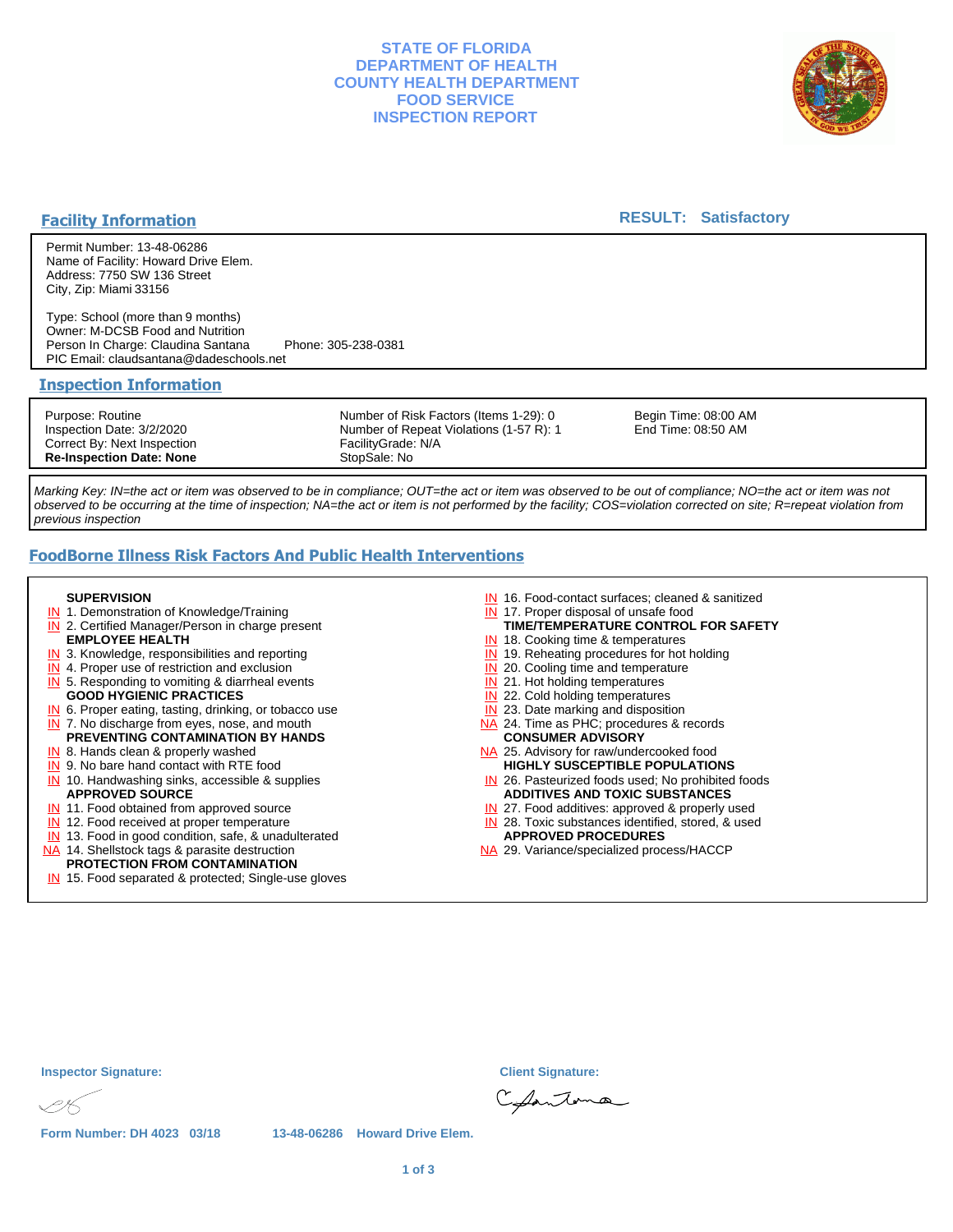## **STATE OF FLORIDA DEPARTMENT OF HEALTH COUNTY HEALTH DEPARTMENT FOOD SERVICE INSPECTION REPORT**



# **Good Retail Practices**

#### **SAFE FOOD AND WATER**

- **IN** 30. Pasteurized eggs used where required
- IN 31. Water & ice from approved source
- NA 32. Variance obtained for special processing **FOOD TEMPERATURE CONTROL**
- 
- **IN** 33. Proper cooling methods; adequate equipment
- **IN** 34. Plant food properly cooked for hot holding
- **IN** 35. Approved thawing methods
- IN 36. Thermometers provided & accurate **FOOD IDENTIFICATION**
- IN 37. Food properly labeled; original container **PREVENTION OF FOOD CONTAMINATION**
- IN 38. Insects, rodents, & animals not present
- **IN** 39. No Contamination (preparation, storage, display)
- IN 40. Personal cleanliness
- IN 41. Wiping cloths: properly used & stored
- IN 42. Washing fruits & vegetables
- **PROPER USE OF UTENSILS**
- IN 43. In-use utensils: properly stored
- IN 44. Equipment & linens: stored, dried, & handled
- IN 45. Single-use/single-service articles: stored & used
- IN 46. Slash resistant/cloth gloves used properly
- **UTENSILS, EQUIPMENT AND VENDING**
- IN 47. Food & non-food contact surfaces
- IN 48. Ware washing: installed, maintained, & used; test strips
- IN 49. Non-food contact surfaces clean
- **PHYSICAL FACILITIES**
- IN 50. Hot & cold water available; adequate pressure
- IN 51. Plumbing installed; proper backflow devices
- IN 52. Sewage & waste water properly disposed
- IN 53. Toilet facilities: supplied, & cleaned
- OUT 54. Garbage & refuse disposal **(R)**
- IN 55. Facilities installed, maintained, & clean
- **OUT** 56. Ventilation & lighting
- IN 57. Permit; Fees; Application; Plans

This form serves as a "Notice of Non-Compliance" pursuant to section 120.695, Florida Statutes. Items marked as "out" violate one or more of the requirements of Chapter 64E-11, the Florida Administrative Code or Chapter 381.0072, Florida Statutes. Violations must be corrected within the time period indicated above. Continued operation of this facility without making these corrections is a violation. Failure to correct violations in the time frame specified may result in enforcement action being initiated by the Department of Health.

### **Violations Comments**

Violation #54. Garbage & refuse disposal

-Provide missing drain plug in dumpster to prevent leaking and contamination. (Repeated)

-Discard wood pallets near the recycle bin.

CODE REFERENCE: 64E-11.003(5). Garbage shall be disposed of to prevent vector harborage. Trash cans will be durable, cleanable, leak proof, insect and rodent resistant, and non-absorbent. Outside storage area shall be of a smooth, non-absorbent material and sloped to a drain.

Violation #56. Ventilation & lighting -Clean and sanitize fan located in the serving line.

CODE REFERENCE: 64E-11.003(6)(a). Adequate exhaust ventilation hood systems in food prep and warewashing areas shall be provided and designed. 50 foot candles shall be at surfaces where employees work with food and 20 foot candles shall be at surfaces where food is provided to consumers.

**Inspector Signature: Client Signature:**

Chantoma

**Form Number: DH 4023 03/18 13-48-06286 Howard Drive Elem.**